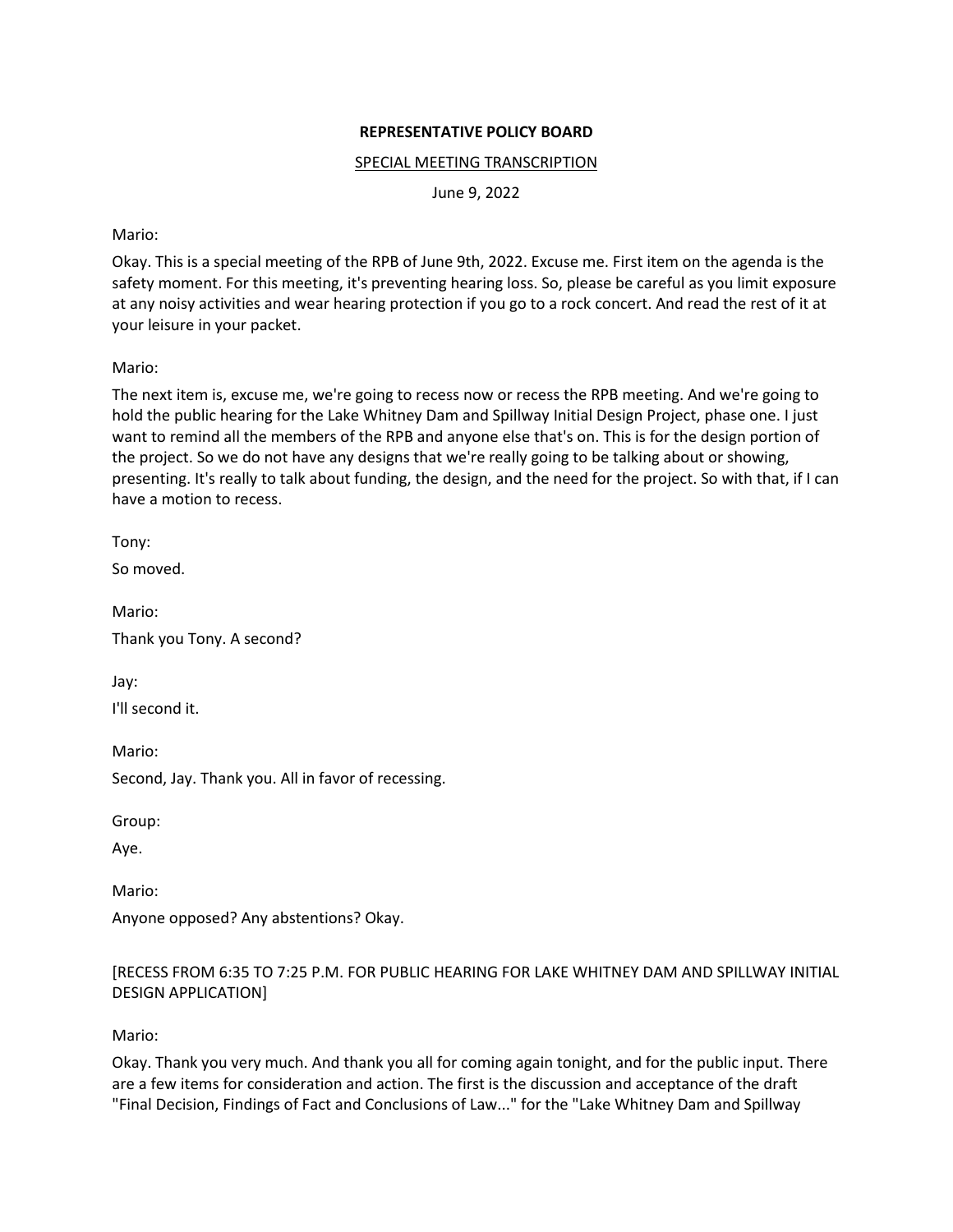Initial Design Project - Phase 1." As you may recall, this project application was done under the expedited process that we all voted on several years ago. And what I've asked Jennifer to do and was send around a standard boiler plate, if you will, on the final decision.

#### Mario:

Like to go through this, she has now filled it in with some information and I want to make sure we get consensus from the RPB. Make sure that we didn't put anything in there that anyone would object to. If this is acceptable in its form and format, we would then move to resolutions regarding the application itself. But first, let's make sure everybody is okay with what's been written here. So, you should have received the body. I'll ask Jennifer, if you could slide to the revisions that were made or the additions.

#### Mario:

And as you all may recall, this extracts information from the application. Under the public hearing, I think we would add that questions were asked to the applicant with respect to alternative delivery systems as well as schedule and public involvement. Any other items that you wish to list here, members of the RPB?

Mario:

Okay. Or OCA? All right. And scroll down. I apologize for the coughing.

Jennifer:

Can I make one suggestion, Mario?

Mario:

Yes.

Jennifer:

Back here where it says, "described the background approach, scope, project needs," There was a little more in there. Can I add some of that, alternative assessments, costing, potential permitting agencies, everything that was in the presentation headings.

Mario:

What I believe that under the alternatives analysis, those are all parts of the alternatives analysis.

Jennifer:

Okay. All right. I just usually try and stick with the-

Mario:

Unless someone would want to see it added. Okay. No-one's jumping up and down.

Jennifer:

Okay. The OCA, would anybody like to add anything here?

Mario: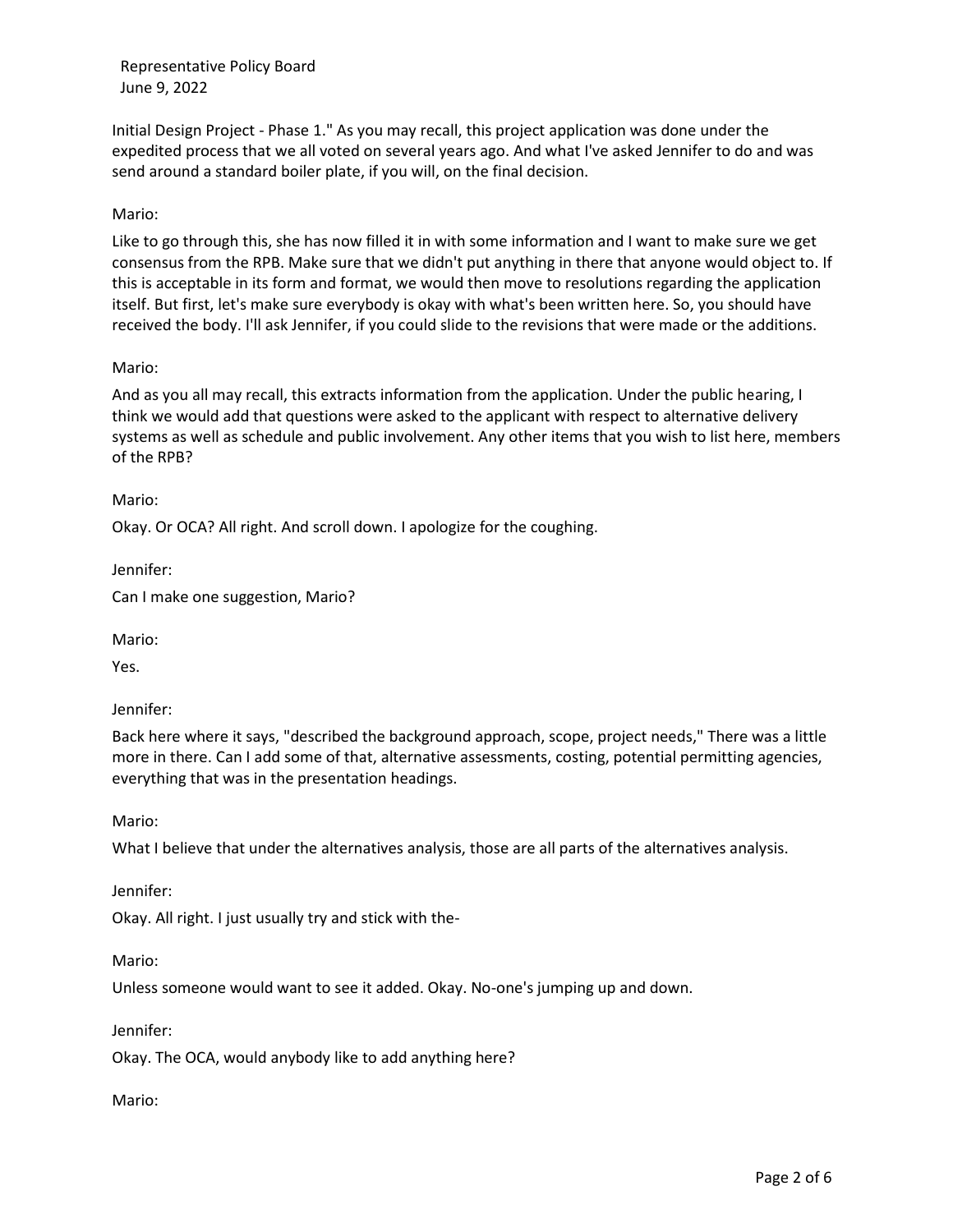And Jeff, you're okay with the language?

Jeff:

Yes, I reviewed it and I let Jennifer know this morning that I was good with it.

### Mario:

Very good, thank you. Okay, continue. So, we have some "Findings of Fact." [inaudible 00:04:26]. And "Conclusions of Law." Okay. Does anyone have any issues, concerns with the language that was provided?

#### Mario:

Okay. Thank you very much. Having heard none, we can move to the next item, which is the resolution to approve the Authority's application. There was one item that was added to the resolution that you received, and that identifies the approval of the "Final Decision, Findings of Fact" that we just discussed. And that's the fourth, "Whereas," and if I can trouble Naomi, since she did such a good job earlier, go through the resolution...

#### Naomi:

Absolutely. "Representative Policy Board of the South Central Connecticut Regional Water Authority." "Proposed Resolution." Dated June 9th, 2022. "South Central Connecticut Regional Water Authority's Application for the Lake Whitney Dam and Spillway Initial Design Project - Phase 1."

#### Naomi:

"Whereas, the Regional Water Authority ("RWA") on May 16th, 2022, filed an Application to the Representative Policy Board, ("RPB") for the approval of the Lake Whitney Dam and Spillway Initial Design Project - Phase 1 ("Application");"

# Naomi:

"And whereas the RPB finance committee review the application and recommended it to the RPB chairman under the RWA's expedited process that it would be accepted as complete and scheduled a public hearing on June 9th, 2022 at 6:30 PM."

#### Naomi:

"And whereas the RPB held a public hearing for the application on June 9th, 2022 at 6:30 PM."

#### Naomi:

"And whereas the proposed finding of fact conclusions of law and final decision of the representative policy board with respect to the South Central Connecticut Regional Water Authorities application which copy is attached hereto, be and hereby is approved and as revised and discussed at the meeting."

#### Naomi:

"And whereas the RPB concluded application and the proposed action necessary and consistent with the policies and case of the South Central Connecticut Regional Water Authority. It's not likely to have adverse effects on the environment and in the public interest."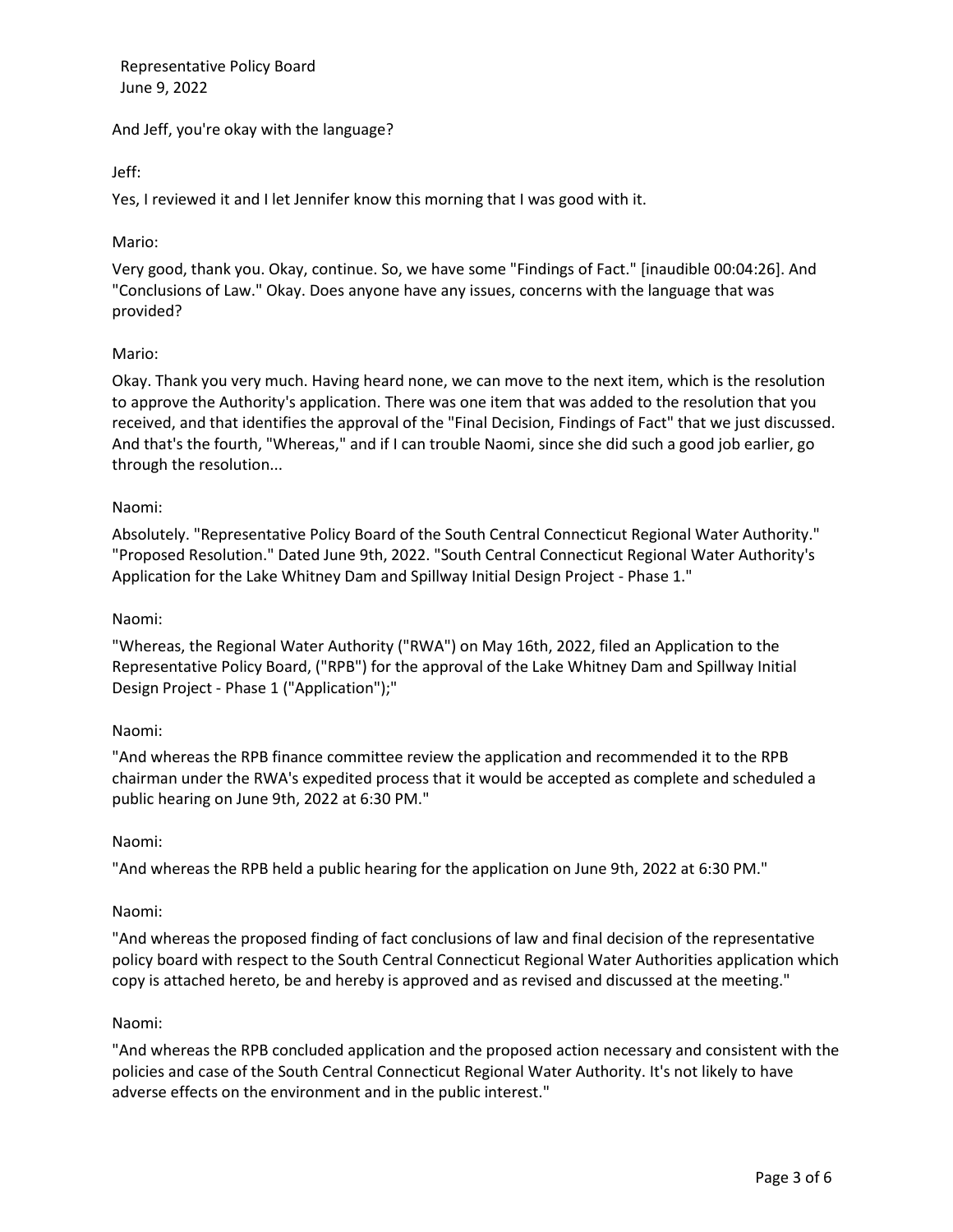# Naomi:

"Now, therefore be it resolved that the RPB hereby approves the Authority's Application for the Lake Whitney Dam and Spillway Initial Design Project - Phase 1, number 22-02 filed May 16, 2022 in accordance with Section 19 Connecticut Special Act 77-98 as amended."

# Mario:

Thank you very much, Naomi, is there a second, Bob? Thank you. Any further discussion again, this is the design for the Lake Whitney Dam. Obviously, it's a large project. So the design costs exceed \$2 million, which is why it's been split up into two instead of trying to come up with a very good cost estimate on a very limited design, any discussion, questions? Hearing none, all those in favor. Say aye.

Group:

Aye.

# Mario:

Anyone opposed? Anyone abstaining? Okay. Thank you very much. Having approved the application. If I may go to Tim Slocum, the Finance Committee reviewed a resolution for financing, which Tim, if you wouldn't mind reading that.

#### Tim:

Thank you Mr. Chairman. This is the proposed resolution, a resolution approving the issuance of bonds.

# Tim:

"Whereas the South Central Connecticut Regional Water Authority, (the "Authority") proposes to issue its bonds, which may be issued as Project Loan Obligations delivered to the State of Connecticut, or as obligations issued pursuant to the federal Water Infrastructure Finance and Innovation Act (the "Bonds") in accordance with the Special Act 77-98 as amended of the General Assembly of the State of Connecticut (the "Act") and the Water System Revenue Bond Resolution, General Bond Resolution, adopted by the Authority and approved by the Representative Policy Board of the South Central Connecticut Regional Water District, (the "RPB") on July 31st, 1980 as amended and supplemented (the "General Bond Resolution");"

# Tim:

"And whereas the act authorizes the Authority to issue its bonds from time to time, but subject to the approval of the RPB."

# Tim:

"Now, therefore be it resolved that number one, the RPB hereby approves the issuance of the Authority's Bonds in an aggregate principle amount, not to exceed \$6,020,000 and further resolved."

# Tim:

"Number two, the Bonds may be issued as obligations in one or more series pursuant to the General Bond Resolution and the supplemental resolution that will be adopted by the Authority for each series of Bonds, of which shall specify the amount of the Bonds, the purpose for which the Bonds would be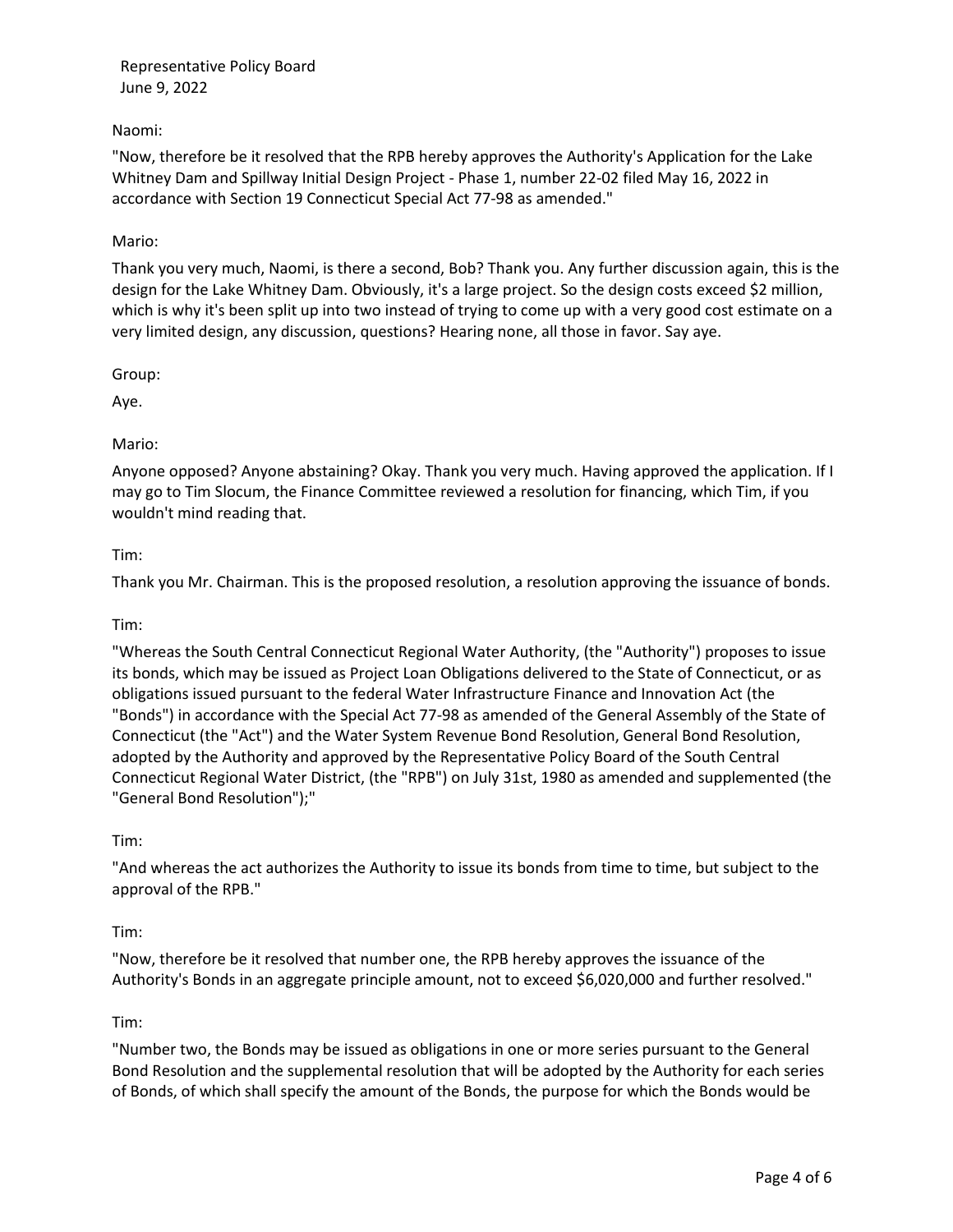issued, the date or dates, maturities, sinking fund installments, if any interest rates, series denominations, form redemption prices, security provisions, and each other details of the Bonds as the Authority shall determine in accordance with the limits established by the General Bond Resolution and hereby and further resolved;"

# Tim:

"Three, the purpose of the bond shall be to finance or refinance the cost of the design of the Lake Whitney Dam and Spillway Improvements"..."To provide funds for deposit to the Capital Contingency Fund, Debt Reserve Fund, and the Operating Reserve Fund as necessary pursuant to the General Bond Resolution as permitted by the Internal Revenue Code of 1986, as amended to pay the costs of issuance and further resolved;"

# Tim:

"Four, the Bonds may be sold by negotiation as serial or term bonds with state of maturities and may be sold in a private or direct placement to a bank, the State of Connecticut or the United States of America.

# Tim:

Here ends.

Mario:

Thank you very much, Tim. That's in a motion. And is there a second?

Greg:

I second it.

# Mario:

Thank you very much, Greg. Any questions? Comments, discussion on the financing. Okay. Hearing none. All those in favor sign signify by saying aye.

Group:

Aye.

Mario:

Anyone opposed? Anyone abstaining? Okay. Thank you all very much. We can't do anything new on the agenda because it is a special meeting. So we are limited. However, I think it's appropriate that the chair acknowledges Mr. Marsik for his excellent job in the video that was produced. We all enjoyed it. And didn't, in all the years I've known you Larry, I didn't realize that you were a member of the screen actors guild.

# Stephen:

Mario. This is Steve. I'd also like to say that Jeff, as usual did an excellent job of reviewing this and presenting it in a way that was very informative for the RPB.